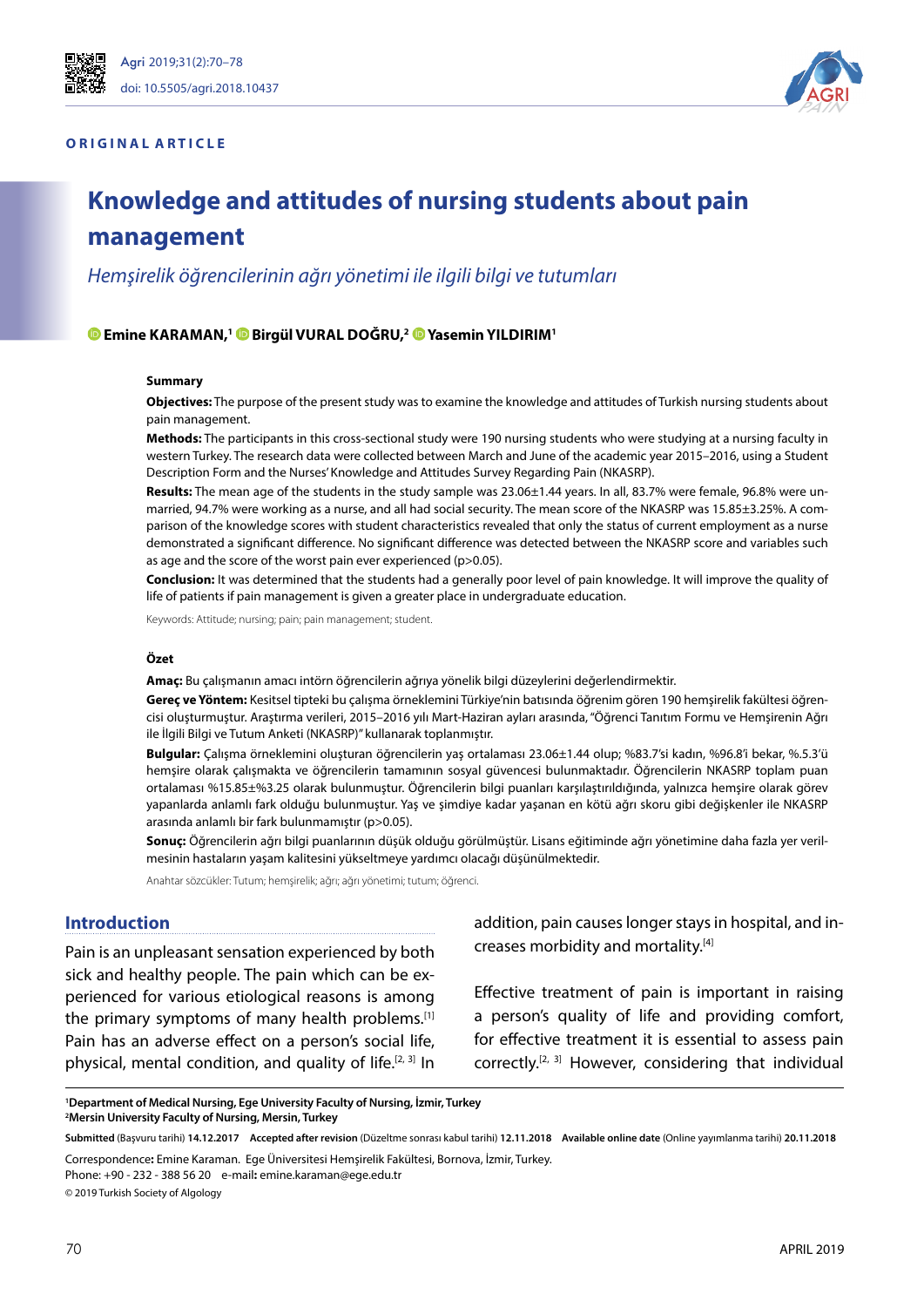characteristics can affect the perception of pain, it is difficult to assess pain objectively. Today, pain is routinely assessed as the fifth vital finding.

An important responsibility of healthcare professionals is to eliminate pain.<sup>[5]</sup> As part of the healthcare team, nurses play a major role in effective pain management. It has been stated that nurses must be sensitive to pain and have adequate knowledge of it.<sup>[6]</sup> The American Pain Society has also stated that pain is not the responsibility of the patient, but that when a patient expresses pain, pain management is the responsibility of the nurse.<sup>[7]</sup> Studies have shown that nurses' knowledge of pain, pain assessment and management is inadequate, that their knowledge generally derives from their university education.<sup>[8-14]</sup> Results of studies conducted with nursing students show similar results to studies carried out with nurses. It has been shown that student nurses' knowledge of the identification, assessment of pain and of pain control is at a medium or inadequate level.<sup>[10, 13-18]</sup>

It is clear that the knowledge of pain management of health personnel and especially of nurses evaluating pain is important in the effective management of pain. In order to strengthen the knowledge of pain of nurses as nursing trainers at this point, it is necessary to structure their degree education based on a firm foundation. By the time that students complete their university education, they should have acquired comprehensive knowledge on the topic of pain and pain management.<sup>[19]</sup> Finally, it is thought that determination of students' levels of knowledge of pain and its management can be the key to remedying deficiencies in that area. The purpose of the present study was to evaluate the level of knowledge and attitudes regarding pain management among nursing students in Turkey.

# **Materials and Methods**

## **Ethical considerations**

The study was approved by the institutional review board (IRB) of Ege University Nursing Faculty (IRB No 2016-128). Information was given to all students concerning the objectives of the study, and their oral approval was obtained.

## **Study design**

This was a descriptive cross-sectional study.

## **Participant and data collection**

In this study, sampling was not used and the research population included all of the students. The inclusion criteria were being a student of the nursing faculty and volunteering to participate in the study. The study population consisted of 257 students, of whom 190 participated in the study, 32 did not agree to participate and 35 did not fully complete the questionnaire.

It was conducted between March and June 2016 at a nursing faculty providing degree-level education in the west of Turkey. Only intern students of the faculty were included in the study. The school of nursing grants nursing degrees after four years of education. In the first three years at this nursing faculty, time is divided equally between theory classes and practice, while in the final year integrated education is provided with emphasis on practice in the form of an internship system. At the end of their four years of education the students graduate with a bachelor's degree.

## **Instruments**

The study data were collected using a Student Description Form and the Nurses' Knowledge and Attitudes Survey Regarding Pain (NKASRP).

The student description form: This form consisted of 13 questions to specify the students' socio-demographic, educational characteristics and individual experiences of pain.

Nurses' Knowledge and Attitudes Survey Regarding Pain Scale (NKASRP): The NKASRP scale assesses nurses' knowledge and attitudes regarding pain management. There are questions on the scale about attitudes to pain management, pharmacological and non-pharmacological approaches. Of the 39 questions on the scale, 22 have true/false answers, 13 are multiple choice, and there are two questions on each of two case studies.<sup>[5, 12]</sup> Each true/false answer on the NKASRP was calculated as a percentage. Each correct answer scored 1 point, while an incorrect or unanswered question scored 0. The total score varied between 0 and 39. Correct answer rates were calculated by dividing the total number of correctly answered items by the total number of items. The NKASRP was developed by Ferrell, McGuire, and Donovan in 1993. The validity and reliability study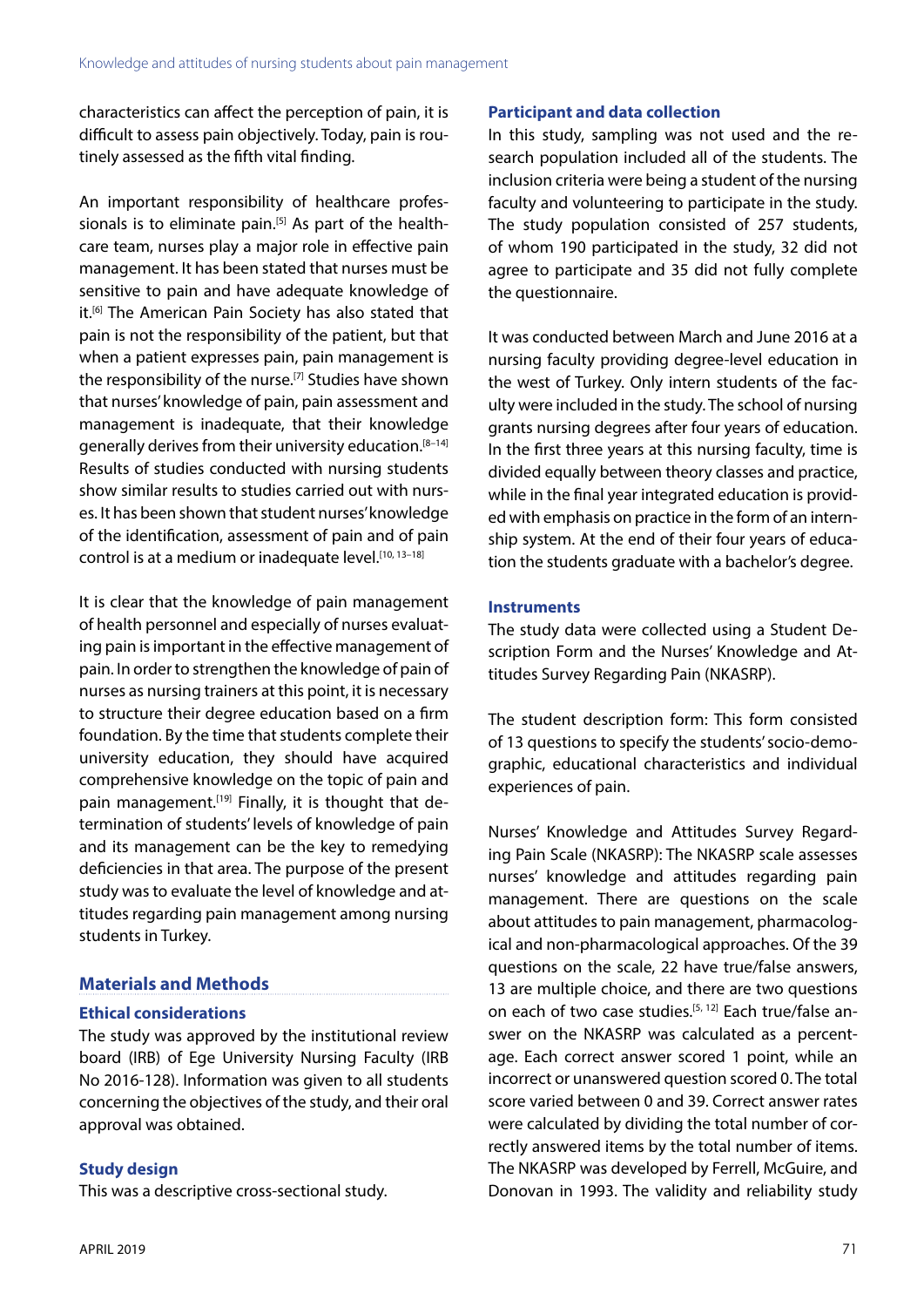

of the NKASRP for Turkish society was conducted by Yildirim et al.<sup>[12]</sup> It is considered to be reliable (Cronbach's  $\alpha = 0.74$ ).

### **Statistical analysis**

The program SPSS 21.0 was used for the data analysis. Kolmogorov-Smirnov analysis was used to determine the conformity of the data to normal distribution. The variables were evaluated as means, percentages, frequencies and standard deviations. T test and Spearman correlation analysis were used in evaluating the data. The results were considered significant when the P-value was less than 0.05.

## **Results**

A total of 190 Bachelor of Science nursing students completed the questionnaires. Table 1 shows data relating to the students' socio-demographic characteristics and their personal experience of pain. The mean age of the participants was 23.06±1.44 years. Most students (83.7%) were female, 96.8% were unmarried, 5.3% were working as nurses, and all had social security. It was found that 28.4% of the students smoked, and 24.7% drank alcohol.

It was found that 84.7% of the students had no health problems, and that 88.4% were not regularly using any medication. The mean score for the worst pain that they had ever experienced was 7.35±1.73, and they dealt with pain with analgesics, sleep and rest (82.6%, 47.4%, 46.3% respectively). It was found that 81.6% of the students had a relative, or a patient whose care they had been responsible for, who had experienced severe pain. Also, 73.7% of the students thought that they had an adequate level of knowledge in coping with pain (Table 1). The average correct response rate was 40.64%, ranging from 17.94% to 61.53%. Out of the 39 pain knowledge questions assessed, the mean number of correctly answered questions was 15.85±3.25 (7.0–24.0) (Table 1).

Table 2 shows the percentages of correct and wrong answers for each item on the questionnaire. It can be seen that the highest proportion of correct responses was on item 19, "After the initial recommended dose of opioid analgesic, subsequent doses are adjusted in accordance with the individual patient's response", and the lowest proportion of correct responses was on item 35, relating to narcotic and opi-

| Table 1. Socio-demographic and professional charac- |
|-----------------------------------------------------|
| teristics of students                               |

| Characteristic                                             | n                         | $\%$                   |
|------------------------------------------------------------|---------------------------|------------------------|
| Gender                                                     |                           |                        |
| Female                                                     | 159                       | 83.7                   |
| Male                                                       | 31                        | 16.3                   |
| <b>Marital status</b>                                      |                           |                        |
| Married                                                    | 6                         | 3.2                    |
| Unmarried                                                  |                           |                        |
| The status of currently<br>working as a nurse              |                           |                        |
| Yes                                                        | 10                        | 5.3                    |
| <b>No</b>                                                  | 180                       | 94.7                   |
| Social security                                            |                           |                        |
| Yes                                                        | 190                       | 100.0                  |
| <b>No</b>                                                  | 0                         | 0.0                    |
| Any health problem                                         |                           |                        |
| Yes                                                        | 29                        | 15.3                   |
| <b>No</b>                                                  | 161                       | 84.7                   |
| Regularly use medication                                   |                           |                        |
| Yes                                                        | 22                        | 11.6                   |
| <b>No</b>                                                  | 168                       | 88.4                   |
| Methods of coping with pain*                               |                           |                        |
| Analgesics                                                 | 157                       | 82.6                   |
| Sleep                                                      | 90                        | 47.4                   |
| Massage                                                    | 53                        | 27.9                   |
| Warm application                                           | 53                        | 27.9                   |
| Cold application                                           | 29                        | 15.3                   |
| Rest                                                       | 88                        | 46.3                   |
| Herbal products                                            | 13                        | 6.8                    |
| Others                                                     | 3                         | 1.6                    |
| Smoking                                                    | 54                        | 28.4                   |
| Drink alcohol                                              | 47                        | 24.7                   |
| The experience of pain in their<br>relatives or patients   |                           |                        |
| Yes                                                        | 155                       | 81.6                   |
| No                                                         | 35                        | 18.4                   |
| Finding adequate level of<br>knowledge in coping with pain |                           |                        |
| Yes                                                        | 140                       | 73.7                   |
| No                                                         | 50                        | 26.3                   |
|                                                            |                           | Mean±SD<br>(min.-max.) |
| Age                                                        | 23.06±1.44<br>$(21 - 36)$ |                        |
| The score of the worst pain                                |                           |                        |
| experienced until now                                      |                           | $7.35 \pm 1.73$        |
| The mean scores of NKASRP                                  |                           | $15.85 \pm 3.25$       |

SD: Standart deviation; min: Minimum; max: Maximum.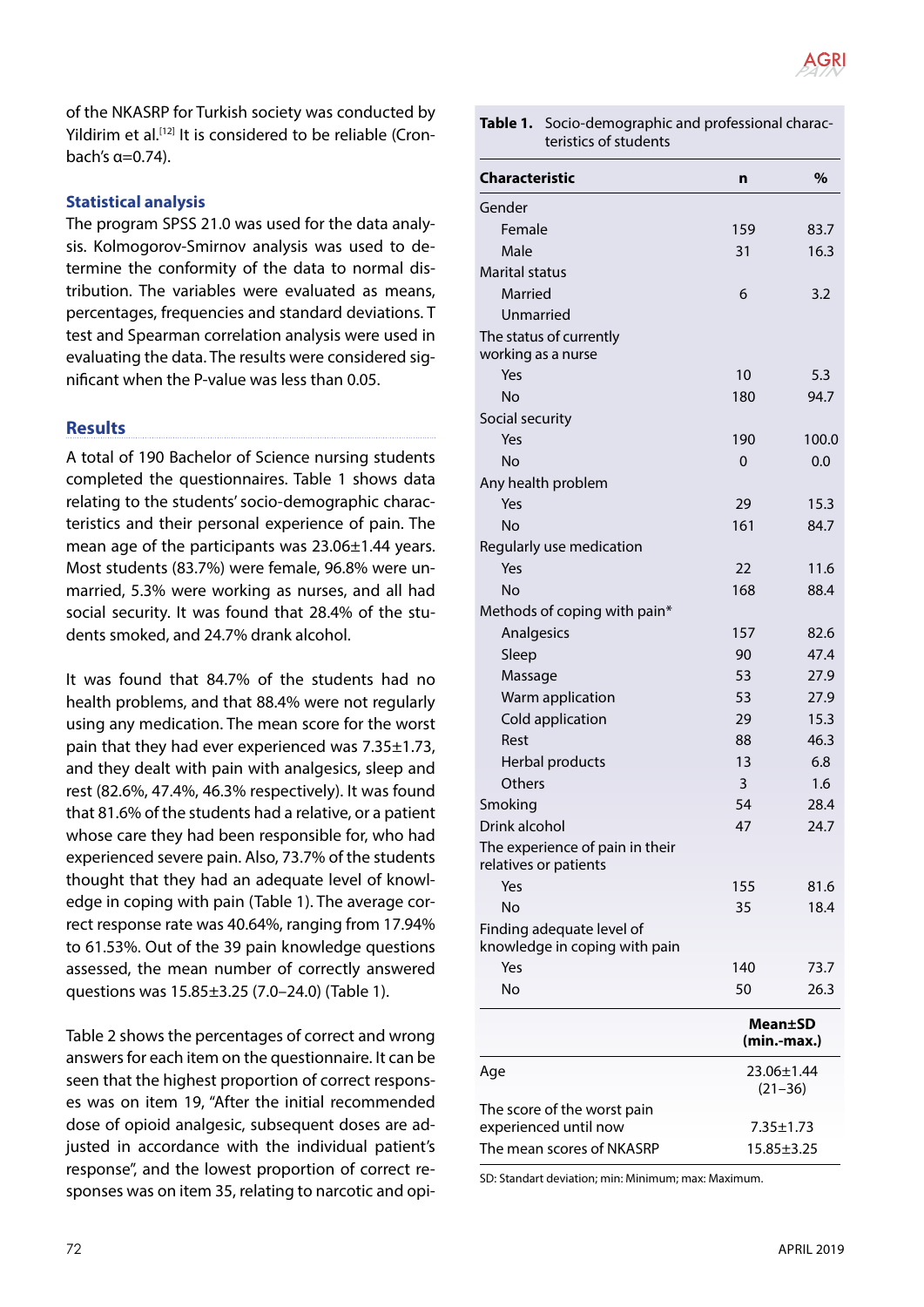| <b>Item</b><br>no | Item content (correct answer)                                                                                                                                                                       |     | <b>Corrrect</b><br>responses |  |
|-------------------|-----------------------------------------------------------------------------------------------------------------------------------------------------------------------------------------------------|-----|------------------------------|--|
|                   |                                                                                                                                                                                                     | n   | %                            |  |
|                   | <b>True or false questions</b>                                                                                                                                                                      |     |                              |  |
| 1                 | Observable changes in vital signs must be relied upon to verify a patient's statement<br>that he has severe pain. (False)                                                                           | 39  | 20.5                         |  |
| 2                 | Because of an underdeveloped neurological system, children under 2 years of age have<br>decreased pain sensitivity and limited memory of painful experiences. (False)                               | 74  | 38.9                         |  |
| 3                 | If the patient can be distracted from his pain this usually means that he does NOT have<br>high pain intensity. (False)                                                                             | 63  | 33.2                         |  |
| 4                 | Patients may sleep in spite of severe pain. (True)                                                                                                                                                  | 115 | 60.5                         |  |
| 5                 | Comparable stimuli in different people produce the same intensity of pain. (False)                                                                                                                  | 135 | 71.7                         |  |
| 6                 | Aspirin and other non-steroidal anti-inflammatory agents are NOT effective analgesics<br>for bone pain caused by metastases. (False)                                                                | 69  | 36.3                         |  |
| 7                 | Non-drug interventions (e.g., heat, music, image) are very effective for mild to<br>moderate pain control but are rarely helpful for more severe pain. (False)                                      | 23  | 12.1                         |  |
| 8                 | Respiratory depression rarely occurs in patients who have been receiving opioids over<br>a period of months. (True)                                                                                 | 100 | 52.6                         |  |
| 9                 | Aspirin 650 mg PO is approximately equal in analgesic effect to meperidine (Demerol)<br>50mg PO. (True)                                                                                             | 113 | 59.5                         |  |
| 10                | The World Health Organization (WHO) pain ladder suggests using single analgesic<br>agents rather than combining classes of drugs (e.g. combining an opioid with a non-<br>steroidal agent). (False) | 67  | 35.3                         |  |
| 11                | The usual duration of action of meperidine (Demerol) IM is 4-5h. (False)                                                                                                                            | 49  | 25.8                         |  |
| 12                | Research shows that promethazine (Phenergan) is a reliable potentiator of opioid<br>analgesics. (False)                                                                                             | 61  | 32.1                         |  |
| 13                | Patients with a history of substance abuse should not be given opioids for pain<br>because they are at high risk for repeated addiction. (False)                                                    | 42  | 22.1                         |  |
| 14                | Beyond a certain dosage of morphine increases in dosage will not increase pain relief.<br>(False)                                                                                                   | 133 | 70.0                         |  |
| 15                | Elderly patients cannot tolerate opioids for pain relief. (False)                                                                                                                                   | 92  | 48.4                         |  |
| 16                | The patient with pain should be encouraged to endure as much pain as possible before<br>resorting to a pain relief measure. (False)                                                                 | 73  | 38.4                         |  |
| 17                | Children less than 11 years cannot report pain with reliability and therefore, the nurse<br>should rely on the parents' assessment of the child's pain intensity. (False)                           | 105 | 55.3                         |  |
| 18                | Based on one's religious beliefs a patient may think that pain and suffering is necessary.<br>(True)                                                                                                | 150 | 78.9                         |  |
| 19                | After the initial recommended dose of opioid analgesic, subsequent doses are adjusted<br>in accordance with the individual patient's response. (True)                                               | 160 | 84.2                         |  |
| 20                | The patient should be advised to use non-drug techniques alone rather than<br>concurrently with pain medications. (False)                                                                           | 80  | 42.1                         |  |
| 21                | Giving patients sterile water by injection (placebo) is often a useful test to determine if<br>the pain is real. (False)                                                                            | 31  | 16.3                         |  |
| 22                | In order to be effective, heat and cold should only be applied to the painful area. (False)                                                                                                         | 58  | 30.5                         |  |
|                   | <b>Multiple choice questions</b>                                                                                                                                                                    |     |                              |  |
| 23                | The recommended route of administration of opioid analgesics to patients with<br>prolonged cancer-related pain is: (oral)                                                                           | 11  | 5.8                          |  |
| 24                | The recommended route of administration of opioid analgesics to patients with brief,<br>severe pain of sudden onset, e.g. trauma or postoperative pain, is: (intravenous)                           | 98  | 51.6                         |  |
| 25                | Which of the following analgesic medications is considered the drug of choice for the<br>treatment of prolonged moderate to severe pain for cancer patients? (morphine)                             | 63  | 33.2                         |  |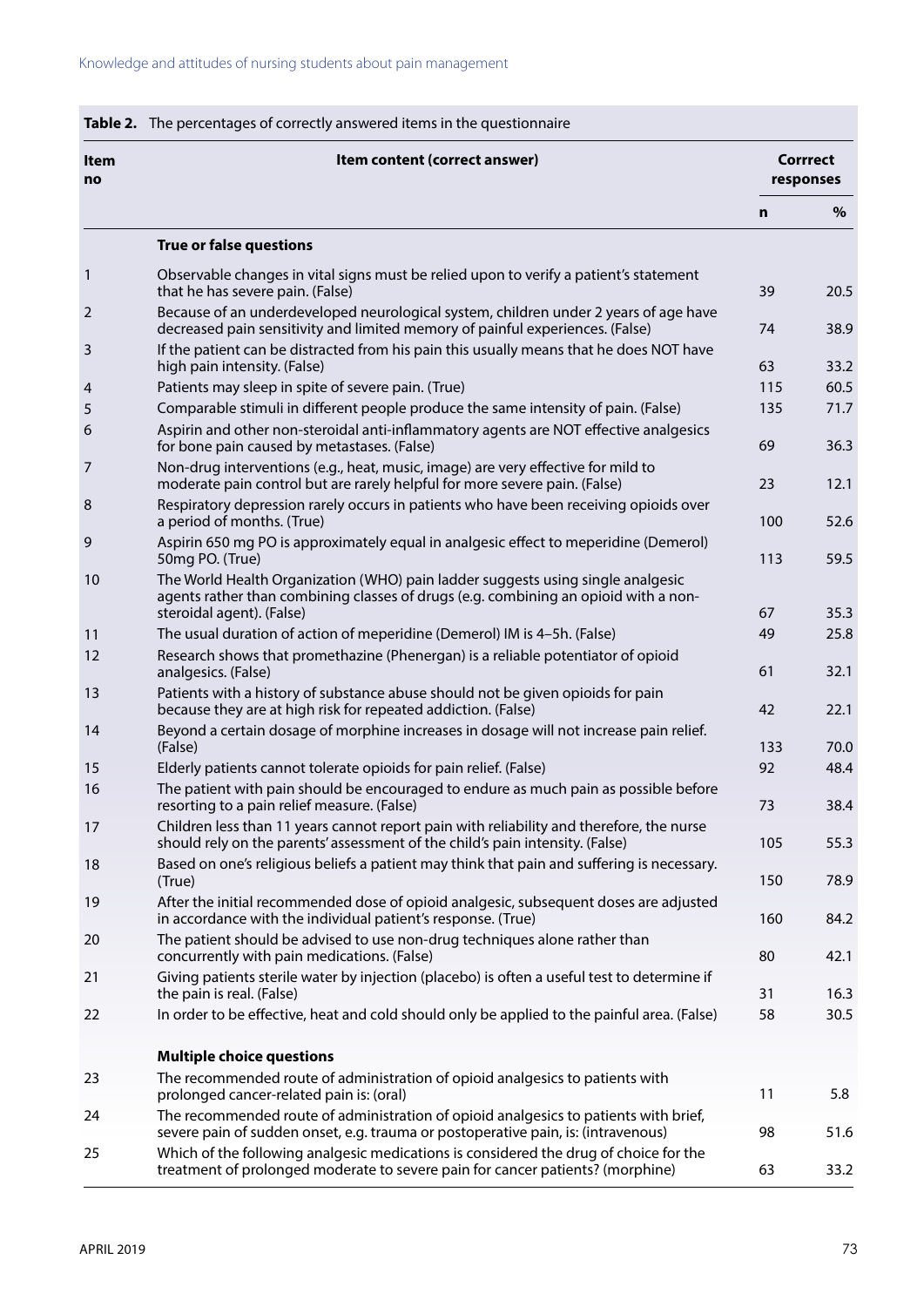# AGRI

|                   | Table 2. The percentages of correctly answered items in the questionnaire (cont.)                                                                                                                                                                                                                                                                                                                                                                                                                                       |                |                              |  |
|-------------------|-------------------------------------------------------------------------------------------------------------------------------------------------------------------------------------------------------------------------------------------------------------------------------------------------------------------------------------------------------------------------------------------------------------------------------------------------------------------------------------------------------------------------|----------------|------------------------------|--|
| <b>Item</b><br>no | Item content (correct answer)                                                                                                                                                                                                                                                                                                                                                                                                                                                                                           |                | <b>Corrrect</b><br>responses |  |
|                   |                                                                                                                                                                                                                                                                                                                                                                                                                                                                                                                         | n              | $\%$                         |  |
| 26                | Which of the following IV doses of morphine administered over a 4 h period would be<br>equivalent to 30 mg of oral morphine given q4 h: (morphine 10 mg IV)                                                                                                                                                                                                                                                                                                                                                             | 56             | 29.5                         |  |
| 27                | Analgesics for post-operative pain should initially be given: (around the clock on a<br>fixed schedule)                                                                                                                                                                                                                                                                                                                                                                                                                 | 119            | 62.6                         |  |
| 28                | A patient with chronic cancer pain has been receiving daily opioid analgesics for<br>2 months. The dose increased during this time period. Yesterday the patient was<br>receiving morphine 200 mg/h intravenously. Today he has been receiving 250 mg/h<br>intravenously for 3 h. The likelihood of the patient developing clinically significant<br>respiratory depression is: (less than 1%)                                                                                                                          | 13             | 6.8                          |  |
| 29                | Analgesia for chronic cancer pain should be given: (around the clock on a fixed schedule)                                                                                                                                                                                                                                                                                                                                                                                                                               | 151            | 79.5                         |  |
| 30                | The most likely explanation for why a patient with pain would request increased doses<br>of pain medication is: (The patient is experiencing increased pain)                                                                                                                                                                                                                                                                                                                                                            | 94             | 49.5                         |  |
| 31                | Which of the following drugs are useful for treatment of cancer pain? (All of the above)                                                                                                                                                                                                                                                                                                                                                                                                                                | 89             | 46.8                         |  |
| 32                | The most accurate judge of the intensity of the patient's pain is: (the patient)                                                                                                                                                                                                                                                                                                                                                                                                                                        | 153            | 80.5                         |  |
| 33                | Which of the following describes the best approach for cultural considerations in<br>caring for patients in pain: (Patients should be individually assessed to determine<br>cultural influences on pain)                                                                                                                                                                                                                                                                                                                | 117            | 61.6                         |  |
| 34                | What do you think is the percentage of patient who over report the amount of pain<br>they have? Circle the correct answer. (0)                                                                                                                                                                                                                                                                                                                                                                                          |                |                              |  |
| 35                | Narcotic/opioid addiction is defined as psychological dependence accompanied by<br>overwhelming concern with obtaining and using narcotics for psychic effect, not for<br>medical reasons. It may occur with or without the physiological changes of tolerance to<br>analgesia and physical dependence (withdrawal). Using this definition, how likely is it<br>that opioid addiction will occur as a result if treating pain with opioid analgesics? Circle                                                            |                |                              |  |
|                   | the number closest to what you consider the correct answer. $\left( \langle 1-5\% \rangle \right)$                                                                                                                                                                                                                                                                                                                                                                                                                      | $\overline{7}$ | 3.7                          |  |
|                   | <b>Case studies</b>                                                                                                                                                                                                                                                                                                                                                                                                                                                                                                     |                |                              |  |
| 36                | Patient A: Andrew is 25 years old and this is his first day following abdominal surgery.<br>As you enter his room, he smiles at you and continues talking and joking with his<br>visitor. Your assessment reveals the following information: $BP = 120/80$ ; $HR = 80$ ; $R = 18$ ;<br>on a scale of 0 to 10 (0= no pain/discomfort, 10= worst pain/discomfort) he rates his                                                                                                                                            |                |                              |  |
|                   | pain as 8. A. On the patient's record you must mark his pain on the scale below. Circle                                                                                                                                                                                                                                                                                                                                                                                                                                 |                |                              |  |
|                   | the number that represents your assessment of Andrew's pain. (8)                                                                                                                                                                                                                                                                                                                                                                                                                                                        | 72             | 37.9                         |  |
| 37                | Your assessment, above, is made 2 h after he received morphine 2 mg IV. Half hourly<br>pain ratings following the injection ranged from 6 to 8 and he had no clinically<br>significant respiratory depression, sedation, or other untoward side effects. He has                                                                                                                                                                                                                                                         |                |                              |  |
|                   | identified 2 as an acceptable level of pain relief. His physician's order for analgesia is<br>"morphine IV 1-3mg q1 h PRN pain relief". Check the action you will take at this time.<br>(Administer morphine 3mg IV now)                                                                                                                                                                                                                                                                                                | 8              | 4.2                          |  |
| 38                | Patient B: Robert is 25 years old and this is his first day following abdominal surgery.<br>As you enter his room, he is lying quietly in bed and grimaces as he turns in bed. Your<br>assessment reveals the following information: BP= 120/80; HR= 80; R= 18; on a scale of<br>0 to 10 (0= no pain/discomfort, 10= worst pain/discomfort) he rates his pain as 8. A. On<br>the patient's record you must mark his pain on the scale below. Circle the number that<br>represents your assessment of Robert's pain: (8) | 105            | 55.3                         |  |
| 39                | Your assessment, above, is made two hours after he received morphine 2mg IV. Half<br>hourly pain ratings following the injection ranged from 6 to 8 and he had no clinically<br>significant respiratory depression, sedation, or other untoward side effects. He has<br>identified 2 as an acceptable level of pain relief. His physician's order for analgesia is                                                                                                                                                      |                |                              |  |
|                   | "morphine IV 1-3mg q1 h PRN pain relief". Check the action you will take at this time:<br>(Administer morphine 3mg IV now)                                                                                                                                                                                                                                                                                                                                                                                              | 25             | 13.2                         |  |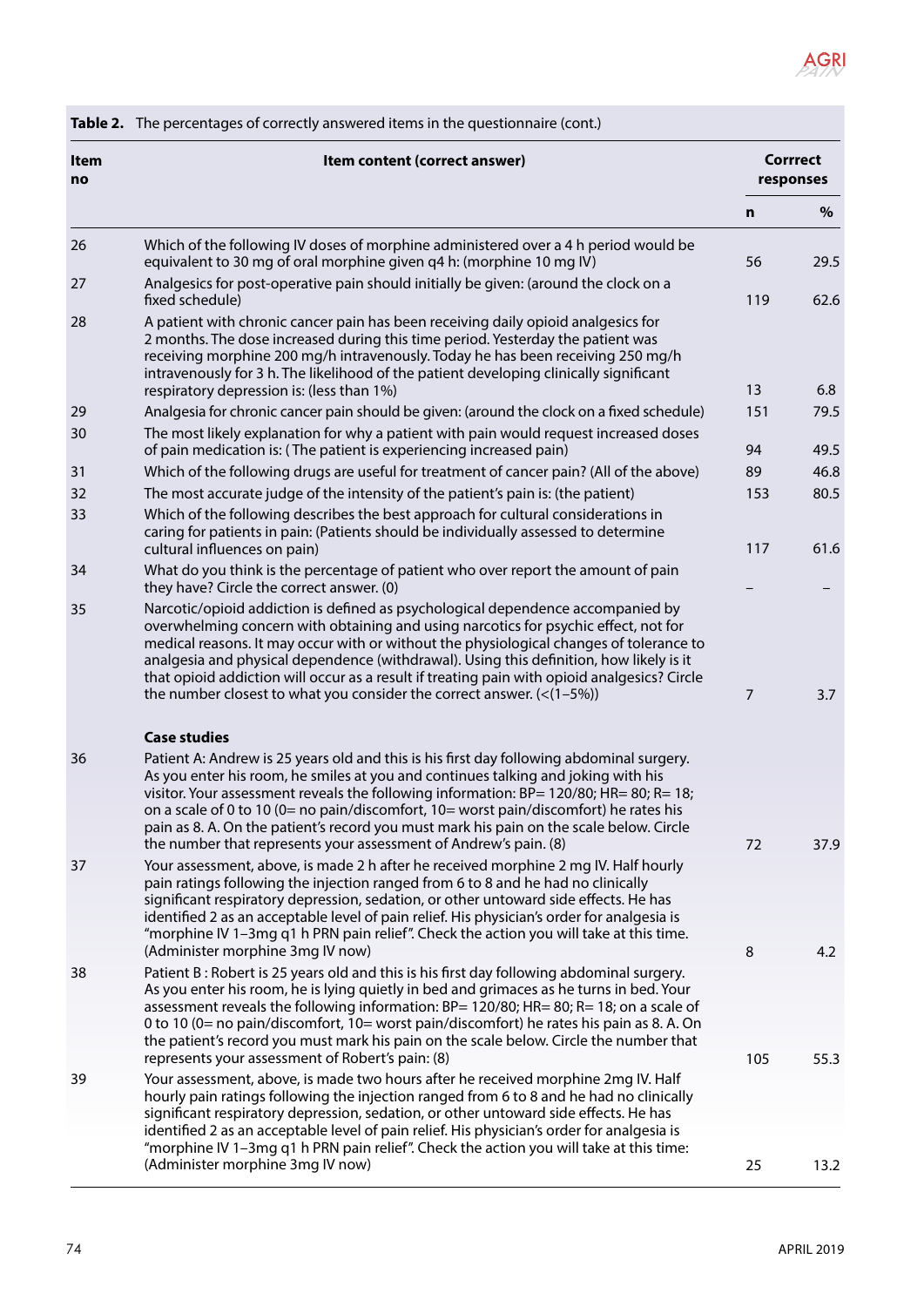|                                                         | $\mathbf n$ | <b>Mean±SD</b>   | t        | p    |
|---------------------------------------------------------|-------------|------------------|----------|------|
| Gender                                                  |             |                  |          |      |
| Female                                                  | 159         | $16.11 \pm 3.21$ | 2.54     | .012 |
| Male                                                    | 31          | $14.51 \pm 3.19$ |          |      |
| <b>Marital status</b>                                   |             |                  |          |      |
| Married                                                 | 6           | 16.66±3.20       | .617     | .538 |
| Unmarried                                               | 184         | $15.83 \pm 3.26$ |          |      |
| The status of currently working as a nurse              |             |                  |          |      |
| Yes                                                     | 10          | 18.70±3.36       | $-2.291$ | .004 |
| <b>No</b>                                               | 180         | 15.70±3.18       |          |      |
| Any health problem                                      |             |                  |          |      |
| Yes                                                     | 29          | $15.65 \pm 3.47$ | .363     | .717 |
| <b>No</b>                                               | 161         | $15.89 \pm 3.22$ |          |      |
| Regularly use medication                                |             |                  |          |      |
| Yes                                                     | 22          | 16.04.340        | $-287$   | .775 |
| <b>No</b>                                               | 168         | $15.83 \pm 3.24$ |          |      |
| The experience of pain in their relatives or patients   |             |                  |          |      |
| Yes                                                     | 155         | 15.90±3.32       | $-460$   | .646 |
| <b>No</b>                                               | 35          | $15.62 \pm 2.97$ |          |      |
| Finding adequate level of knowledge in coping with pain |             |                  |          |      |
| Yes                                                     | 140         | $15.72 \pm 3.33$ | .967     | .335 |
| <b>No</b>                                               | 50          | $16.24 \pm 3.00$ |          |      |

**Table 3.** Relationship between students' pain knowledge score and some characteristics

SD: Standart deviation.

| Table 4. The correlation between the mean values of<br>the NKASRP and some characteristics |  |  |               |
|--------------------------------------------------------------------------------------------|--|--|---------------|
| <b>Characteristics</b>                                                                     |  |  | <b>NKASRP</b> |
|                                                                                            |  |  |               |

| Age <sup>*</sup>            | $-.103$ | .159 |
|-----------------------------|---------|------|
| The score of the worst pain |         |      |
| experienceduntil now*       | $-.028$ | .705 |

\*Non normal distribution, Spearman correlation analysis.

oid agents (Table 2). Comparing the students' scores on knowledge of pain and their characteristics, a significant difference was found only with whether they were currently working as nurses (Table 3).

The relationship between the mean scores of the NKASRP and some characteristics is presented in Table 4. As shown, no significant difference was detected between the NKASRP and variables such as age, the score of the worst pain they had ever experienced (p>0.05).

### **Discussion**

It is well known that the knowledge, behaviour and attitudes of the health team, especially of nurses, are important for pain control when they are performing treatment.<sup>[6, 7]</sup> The American Pain Society has emphasised the role of nurses especially in pain control.<sup>[7]</sup>

This study provides important information about the level of pain knowledge among nursing students in Turkey. The findings showed that Turkish nursing students have poor knowledge and attitudes concerning pain management. It was seen that the students in our study did not give the correct answers to basic questions on pain. These findings are consistent with past studies and the results are concerning. The literature shows us that it was seen that the knowledge levels of both nurses and nursing students regarding pain were inadequate.<sup>[8-11, 13, 15-20]</sup> Effective pain management depends on solid foundations such as physiopathological and pharmacological/nonpharmacological knowledge levels concerning pain. In spite of many changes and improvements in nurs-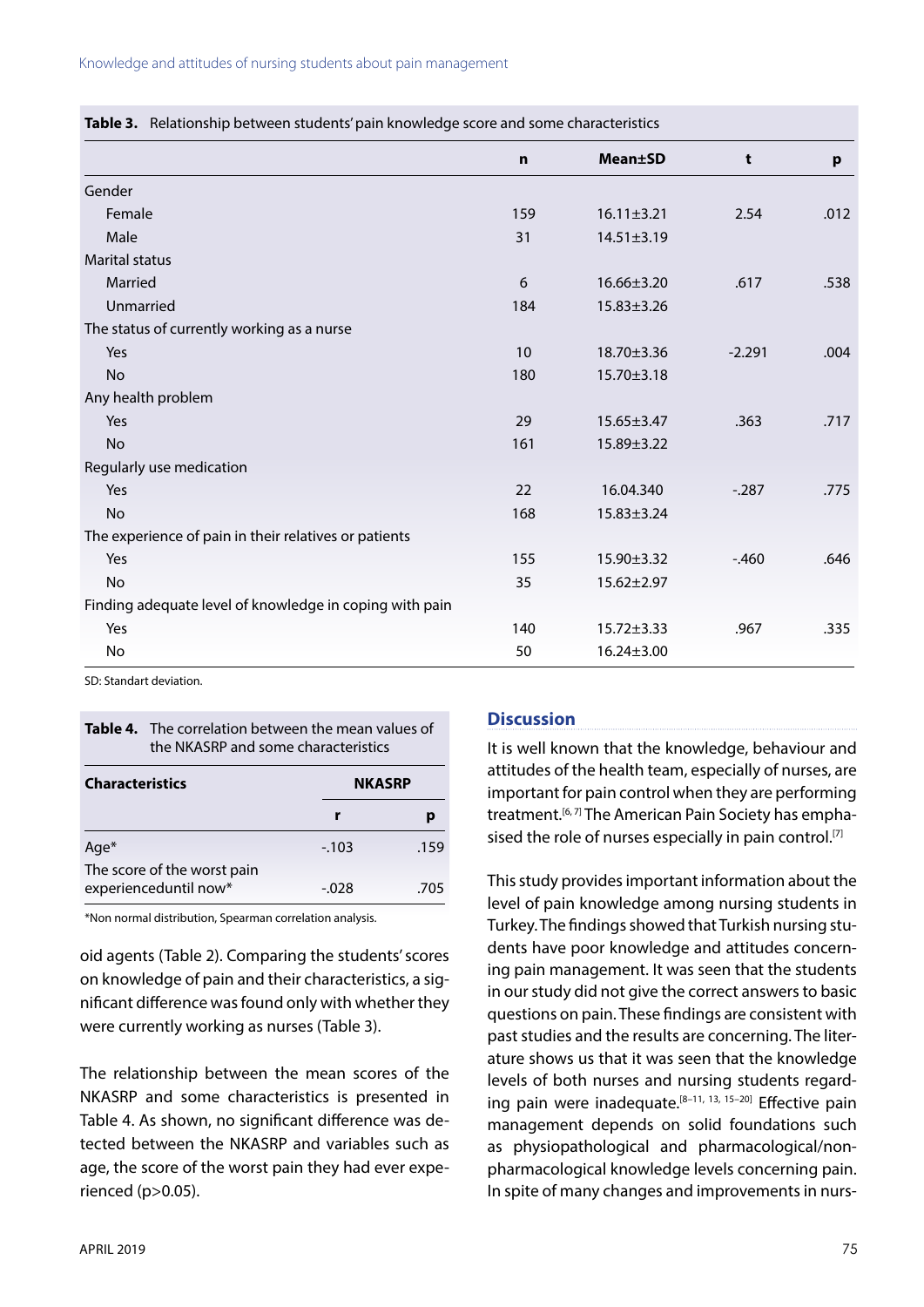

ing, pain management, reliable pain management has not yet been achieved for patients.

In a study by Yorulmaz and Aygun, most students stated that their own knowledge levels regarding pain were at a medium level, and in our study most students (73.7%) thought that their level of knowledge of coping with pain was adequate.<sup>[14]</sup> However, when students' knowledge levels were examined, it was seen that only 15.85±3.25 of the 39 questions in our study were answered correctly. Thus it was clear that students did not have the knowledge to be able to manage pain adequately. In another study performed with nursing students, it was seen that students' mean pain scores were greater than in our study.<sup>[20]</sup> We think that this difference arises from the greater number of working students in that study. This is because the mean scores of working students were statistically significantly higher than those of students who were not working.

It was found that 80.5% of the students in our study knew that patients themselves were best able to express their pain. Therefore, it was surprising to see that the students in the study did not take into account in a general sense patients' statements on pain scores in the case studies. It is thought that the reason for this is related to the students being affected by the body language of the patients indicating that they were cheerful when they were relating their pain. In the other case study in which the patient profile was similar, most students indicated the patient's pain as it had been stated, because the patient's body language was unhappy. This result also supports our view that students are affected by a patient's body language. Also, it was seen that students ignored the fact that pain is subjective and a person's responses to pain may be individual. This finding is consistent with previous findings.<sup>[16]</sup>

In pain management, the first step is to correctly determine the pain. It was seen that in this study approximately half of the students wrongly indicated the pain level in the case studies on the visual pain scale. At this point it was concluded that the step of correctly determining and assessing pain, which forms the basis of the approach to pain, had not been completely understood. These results were similar to the results of studies in the literature. In a study by Salatera et al. it was found that a small section of the students knew only the Visual Analog Scale from among the scales used in the assessment of pain.<sup>[17]</sup> In a study conducted with nurses it was also found that 88.1% of the nurses did not use a scale in identifying pain, and only 26% asked patients how much pain they had.[13]

Lack of knowledge in major areas regarding medications was also a concern in this research. The correct assessment of pain is as important as correct treatment. There are various pharmacological and non-pharmacological methods with regard to pain. The World Health Organization recommends ladder treatment for pain.[21] In addition, it has been found that non-pharmacological methods used in the management of pain should be integrated into treatment. In our study, it was found that the students used pharmacological treatment to alleviate pain at a rate of 82.6%, approximately half of them chose methods like sleep, rest and massage as nonpharmacological methods. Although the students chose to use analgesics as easy and practical in managing pain, it was found that their knowledge of pharmacological pain management especially of opioid analgesics was low. The most commonly incorrect items were mainly related to knowledge of pain medications and administration. This study shows that students' knowledge of the actions of analgesics, their side effects, tolerance and dependence related to the clinical use of analgesic drugs is poor. These findings were similar to those of studies in the literature.<sup>[8, 9, 11, 19-21]</sup> It is clear that the knowledge of pain, its management of both nurses and students is inadequate. Studies which have examined the pain experienced by patients support this result. In a study by the Turkish Pharmacists' Association and the Turkish Pain Association it was seen that 63% of people in Turkey suffer pain. In a situation where the knowledge levels of health personnel with regard to pain are inadequate, it is to be expected that patients will experience pain that pain will not be effectively managed. Here, education on pain comes to mind. All of the students in our study had had training on pain as part of their high school education programmes. However, it was established that there were still gaps in their knowledge of pain and pain management. In studies in the literature also, it was seen that the education of nurses on pain man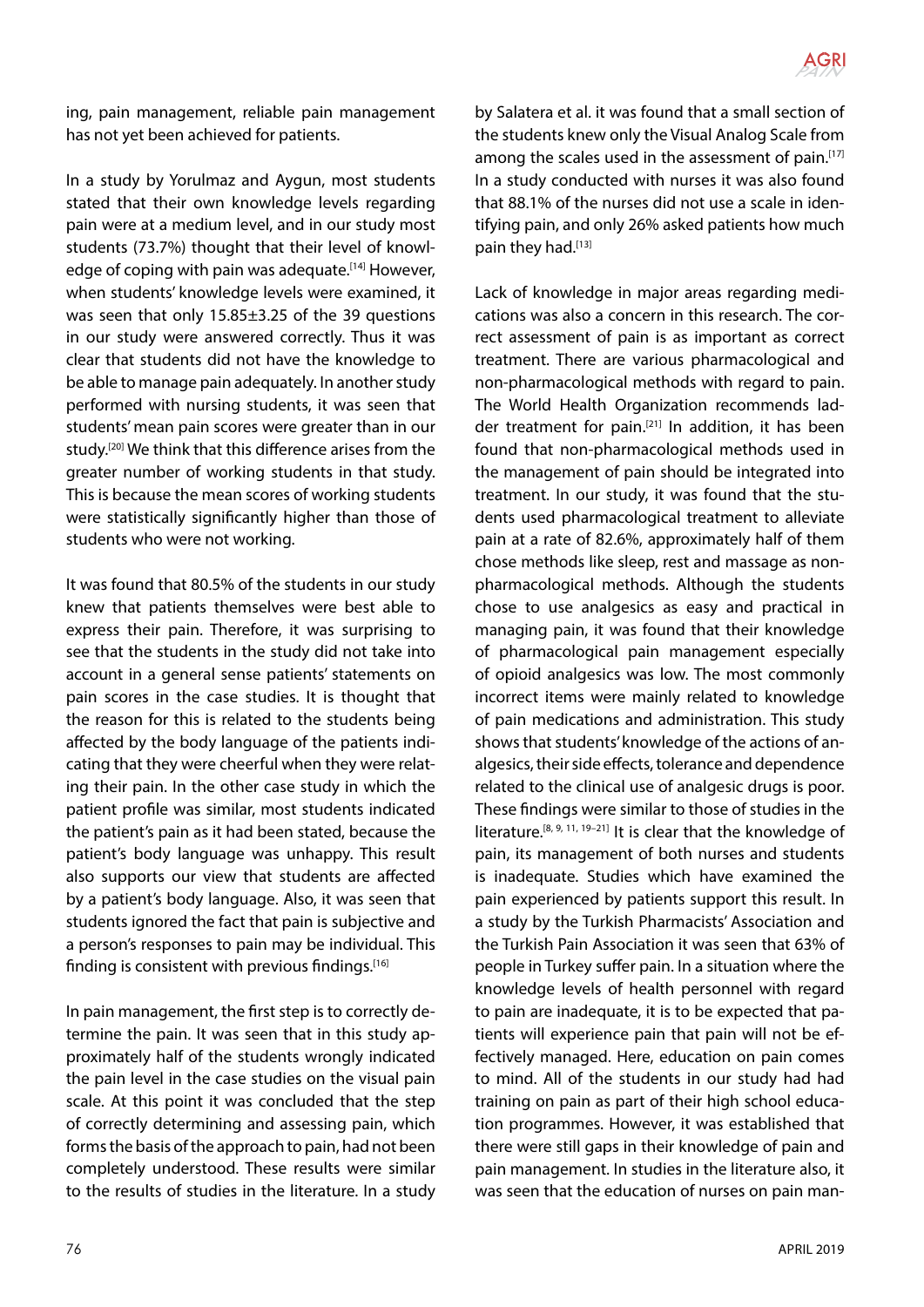agement generally came from their degrees courses. [14, 22] Experts have determined that for the effective management of pain, it is necessary for the education of health team members before graduation to be continuously supported by extra training and courses.[23] The low proportion of nursing students who receive education outside the school, not holding training programmes on pain at regular intervals, not making students sufficiently aware of the importance of pain management in their degree classes may be reasons for the inadequate knowledge level.

When we examined the relationship between levels of pain knowledge in the students and socio-demographic variables, we found a significant correlation only between pain and their status as working as nurses. This suggests that nurses' in-service training can improve their pain knowledge, and in fact it was seen in other studies that nurses generally had received in-service training on pain.<sup>[13]</sup> In another study it was seen that the knowledge levels of finalyear students was lower than that of lower classes.<sup>[24]</sup> In our study, we did not carry out a comparison with lower classes, but it was determined that the pain scores of final year students were low. This may be related to not repeating education on pain given at the beginning of degree studies.

Finally, it is clear that education on pain management is important. In this study, it was determined that the knowledge levels of most nursing students on pain and its management is inadequate. However, nurses must be able to make an effective assessment of pain, to keep actual pain within "livable" boundaries by using suitable pharmacological and non-pharmacological methods. This is because pain management is known to improve the quality of life of patients. In the light of all of these findings, it is thought that the present study will provide help in determining the content of degree programmes for nursing students.

#### *Conflict-of-interest issues regarding the authorship or article: None declared.*

#### *Peer-rewiew: Externally peer-reviewed.*

#### **References**

- 1. Nadler SF. Nonpharmacologic management of pain. J Am Osteopath Assoc 2004;104(11 Suppl 8):S6–12.
- 2. Erdine S, Hamzaoglu O, Ozkan O, Balta E, Domac M.

The prevalence of pain among adults in Turkey. Agri 2001;13:22–30.

- 3. Koçoğlu D, Özdemir L. The relation between pain and pain beliefs and sociodemographic-economic characteristics in an adult population. Agri 2011;23(2):64–70.
- 4. Aslan FE, Badir A, Selimen D. How do intensive care nurses assess patients' pain? Nurs Crit Care 2003;8:6[2–7. \[CrossRef\]](https://doi.org/10.1046/j.1478-5153.2003.00006.x)
- 5. Ferrell BR, McGuire DB, Donovan MI. Knowledge and beliefs regarding pain in a sample of nursing faculty. J Prof Nurs 1993;9(2)[:79–88. \[CrossRef\]](https://doi.org/10.1016/8755-7223(93)90023-6)
- 6. Brown MA. The role of nurses in pain and palliative care. J Pain Palliat Care Pharmacother 2013;27(3):300-2. [CrossRef]
- 7. Portenoy RK, Mehta Z, Ahmed E. Cancer pain management: General principles and risk management for patients receiving opioids. UpToDate 2017:1–12.
- 8. Duke G, Haas BK, Yarbrough S, Northam S. Pain management knowledge and attitudes of baccalaureate nursing students and facu[lty. Pain Manag Nurs 2013;14\(1\):11–9.](https://doi.org/10.1016/j.pmn.2010.03.006)
- 9. Kwekkeboom KL, Bumpus M, Wanta B, Serlin RC. Oncology nurses' use of nondrug pain interventions in practice. J Pain Symptom Manage 2008;35(1):83-9[4. \[CrossRef\]](https://doi.org/10.1016/j.jpainsymman.2007.02.037)
- 10. Er MR, Eroğlu M, Altınel EC, Altınel L. Hemodialysis and pain. Turk Neph Dial Transpl 2013;22:167-17[0. \[CrossRef\]](https://doi.org/10.5262/tndt.2013.1002.06)
- 11. Sayın S, Öztekin SD. Knowledge and Interventions of Postoperative Pain Management by Nurses in Surgical Wards at University and Tertiary State-Care Hospitals: İstanbul Survey. Turkiye Klinikleri J Surg Nurs-Special Topics 2015;1(3):23–29.
- 12. Yildirim YK, Cicek F, Uyar M. Knowledge and attitudes of Turkish oncology nurses about cancer pain management. Pain Manag Nurs 2008;9(1):17-[25. \[CrossRef\]](https://doi.org/10.1016/j.pmn.2007.09.002)
- 13. Akdag R. Related to pain management nurses evaluation of knowledge, attitudes and clinical decision making status. [Master Thesis]. Gaziantep: Gaziantep University; 2008.
- 14. Yorulmaz G, Aygun M. Nursing students evaluation of pain related knowledge, [Master Thesis]. Istanbul: Istanbul Science of University; 2012.
- 15. Chiang LC, Chen HJ, Huang L. Student nurses' knowledge, attitudes, and self-efficacy of children's pain management: evaluation of an education program in Taiwan. J Pain Symptom Manage 2006;32(1):82–[9. \[CrossRef\]](https://doi.org/10.1016/j.jpainsymman.2006.01.011)
- 16. Chuk P. Determining the accuracy of pain assessment of senior student nurses: a clinical vignette approach. Nurse Educ Today 2002;22(5):393–40[0. \[CrossRef\]](https://doi.org/10.1054/nedt.2001.0734)
- 17. Salanterä S, Lauri S, Salmi TT, Aantaa R. Nursing activities and outcomes of care in the assessment, management, and documentation of children's pain. J Pediatr Nurs 1999;14(6):408–15. [\[CrossRef\]](https://doi.org/10.1016/S0882-5963(99)80074-8)
- 18. Rahimi-Madiseh M, Tavakol M, Dennick R. A quantitative study of Iranian nursing students' knowledge and attitudes towards pain: implication for education. Int J Nurs Pract 2010;16(5):478-83. [CrossRef]
- 19. Al-Khawaldeh OA, Al-Hussami M, Darawad M. Knowledge and attitudes regarding pain management among Jordanian nursing stude[nts. Nurse Educ Today 2013;33\(4\):339–45.](https://doi.org/10.1016/j.nedt.2013.01.006)